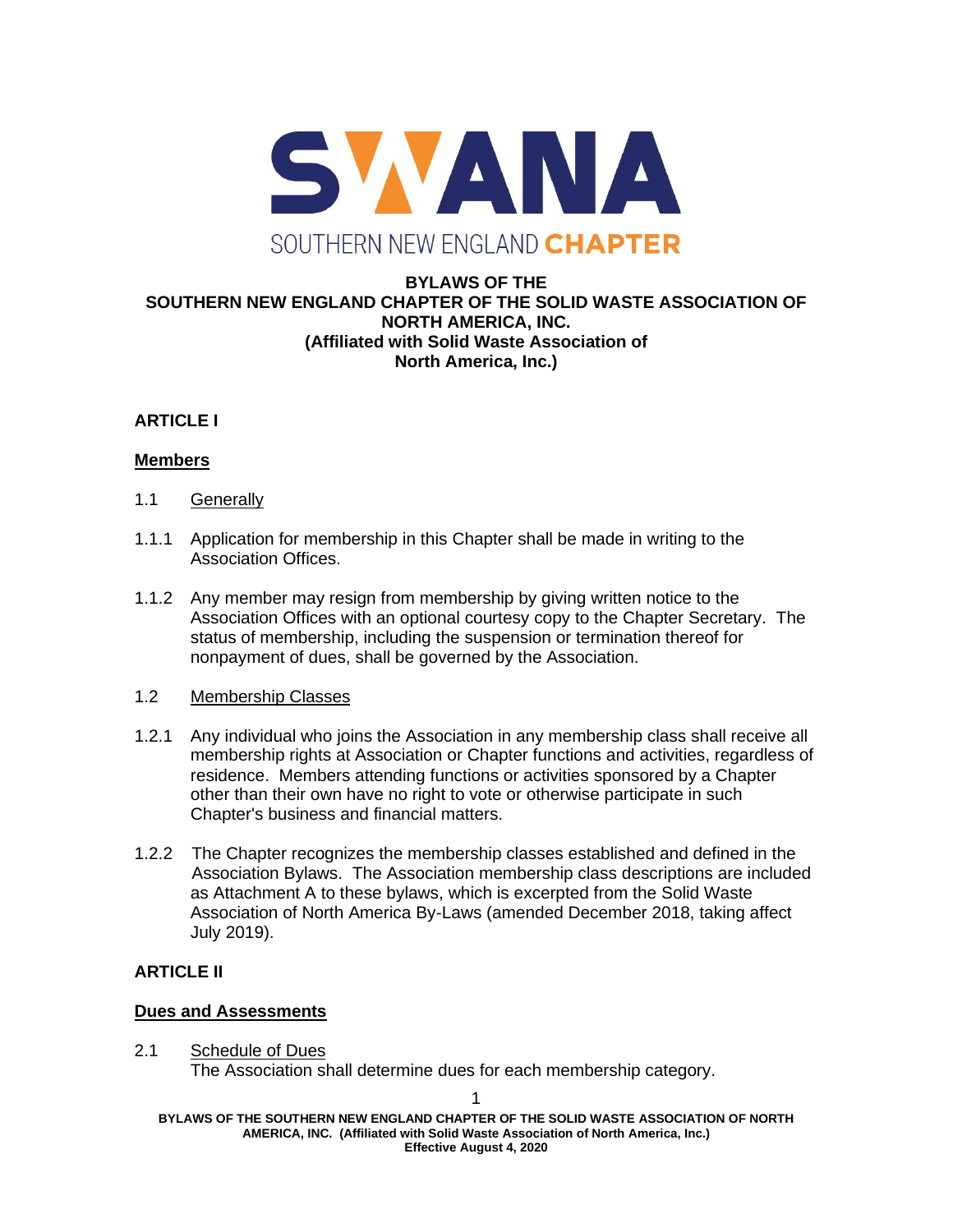## 2.2 Calendar Year

The Chapter's calendar year shall be January 1 through December 31.

- 2.3 Benefits The payment of dues entitles members to all privileges and benefits, which may accrue from membership in the Chapter and Association.
- 2.4 Dues and Assessments Management The Association shall govern the timing and manner of invoicing, paying, disbursing and rebating dues.

## **ARTICLE III**

## **Duties of Officers, Directors, and Committees**

- 3.1 Powers and Duties: The Board of Directors shall constitute the Chapters governing body, shall plan and oversee its activities and affairs, including but not limited to management, operations, finances and polices. Directors shall perform their responsibilities under law and shall faithfully comply with normal standards of conduct applicable to such positions. To the extent practicable, there shall be at least one elected Director from Massachusetts, one Director from Rhode Island and one Director from Connecticut, qualified by either their place of residence or their primary work location. In the event that this is not obtainable, the Board may consist of Directors from any combination of the three states as nominated and elected. Additionally, one of the Directors may be designated as a Young Professional representative as defined by the Association, if available. No member may represent more than one vote on any motion, proposal, action or other matter.
- 3.2 Officers

The officers shall be (in the order of seniority) President, Vice President, Treasurer, Secretary, Past President. All Chapter Officers shall be members in good standing.

## 3.2.1 Qualifications

All Officers of the Chapter shall be members in good standing. Officers who represent the Chapter shall either reside in or have their work office in the jurisdiction which includes Massachusetts, Rhode Island and Connecticut.

3.2.2 Term

The term of office of an elected officer shall be **two years**. Terms shall run for successive Calendar Years following the election.

## 3.2.3 President

The President shall call and preside at all meetings of the membership and the board of directors, shall nominate all committees, shall execute or approve on behalf of the Chapter all contracts, bonds and other written instruments approved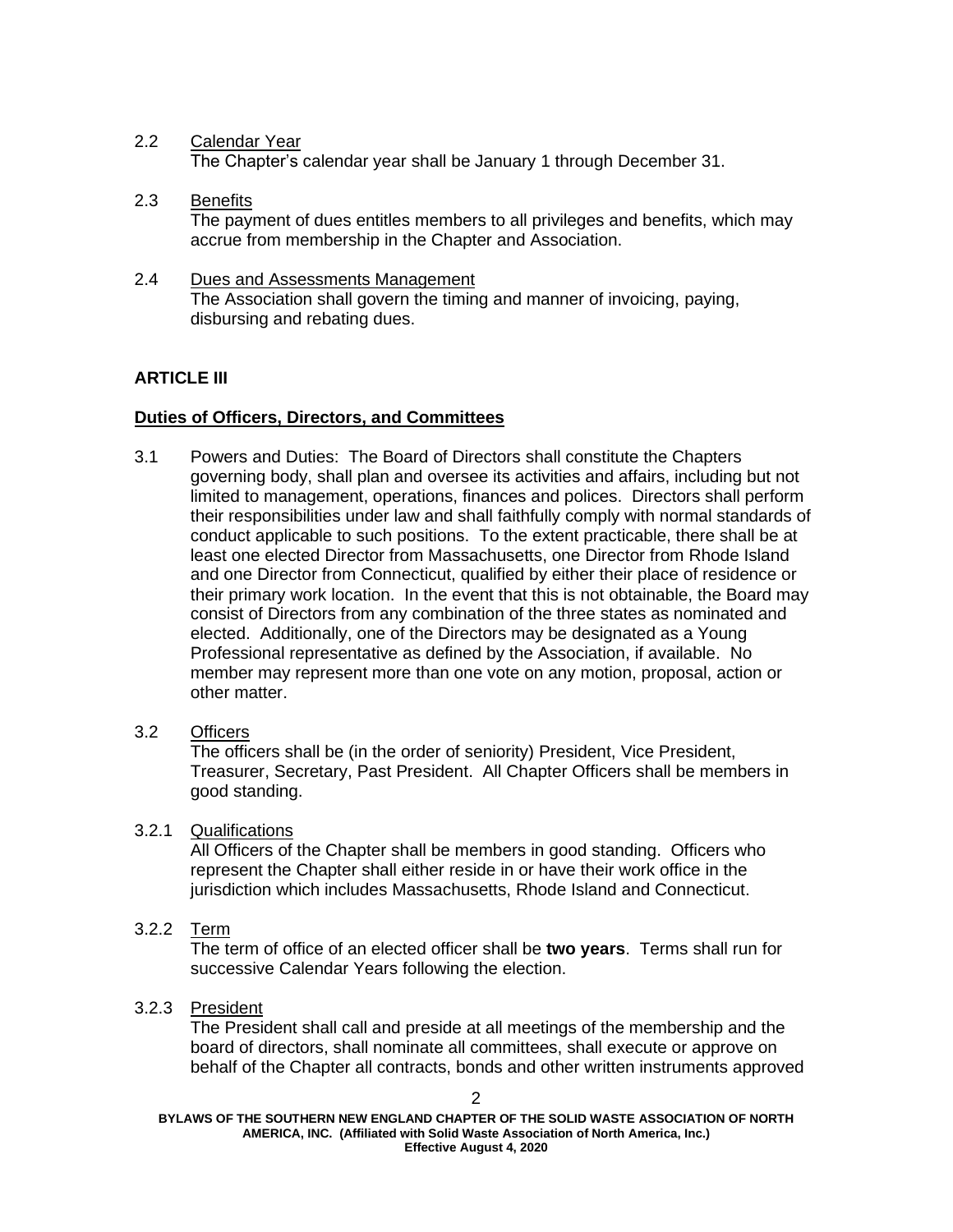by the board of directors, shall supervise and manage the business affairs of the office of President as may be prescribed from time to time by the board of directors.

#### 3.2.4 Vice-President

The Vice President shall assume the duties of the President in his/her absence, shall be the principal advisor to the President on Chapter affairs, and shall perform other tasks incidental to the office of Vice President as may be prescribed by the board of directors.

## 3.2.5 Secretary

The Secretary shall keep full and correct minutes of all proceedings of the Chapter, its members, directors and committees, shall issue notices required by these bylaws, shall maintain chapter records other than financial records, shall prepare and submit required annual, periodic or special reports, and shall perform such other duties as may be prescribed by the board of directors. Whenever, by law or other authority, an action may or shall be taken or performed by the clerk of a corporation, such action shall be taken or performed by the Secretary, and he or she may use the title "Clerk."

#### 3.2.6 Treasurer

- 3.2.6.1 The Treasurer's duties shall include, but not be restricted to, attending meetings of the membership and the board of directors, collecting all monies due and owing to the Chapter, paying amounts due to the Association, and paying all just and valid debts and obligations of the Chapter upon approval thereof by the board of directors.
- 3.2.6.2 The Treasurer, without prior approval of the board of directors, may incur an indebtedness not to exceed \$500.00 per month for ordinary Chapter expenses.
- 3.2.6.3 The Treasurer shall keep a correct and complete record of all monetary transactions, shall have general charge of the books of accounts and financial records of the Chapter, shall render periodic and required financial reports of the Chapter, and shall render periodic and required reports to the board of directors, to the Association, and to the membership showing the financial condition of the Chapter. Reports to the board of directors shall be rendered as often as the board deems necessary.
- 3.2.6.4 The Treasurer shall prepare and submit such financial reports as required by federal and state laws.
- 3.2.6.5 The Treasurer shall make available all books of accounts and records for an annual audit or at such other times as deemed necessary by the board of directors.
- 3.2.6.6 In addition to the Treasurer, the President shall also be listed on the bank account for the Chapter. At no time shall there be only one person listed on the bank account.

**BYLAWS OF THE SOUTHERN NEW ENGLAND CHAPTER OF THE SOLID WASTE ASSOCIATION OF NORTH AMERICA, INC. (Affiliated with Solid Waste Association of North America, Inc.) Effective August 4, 2020**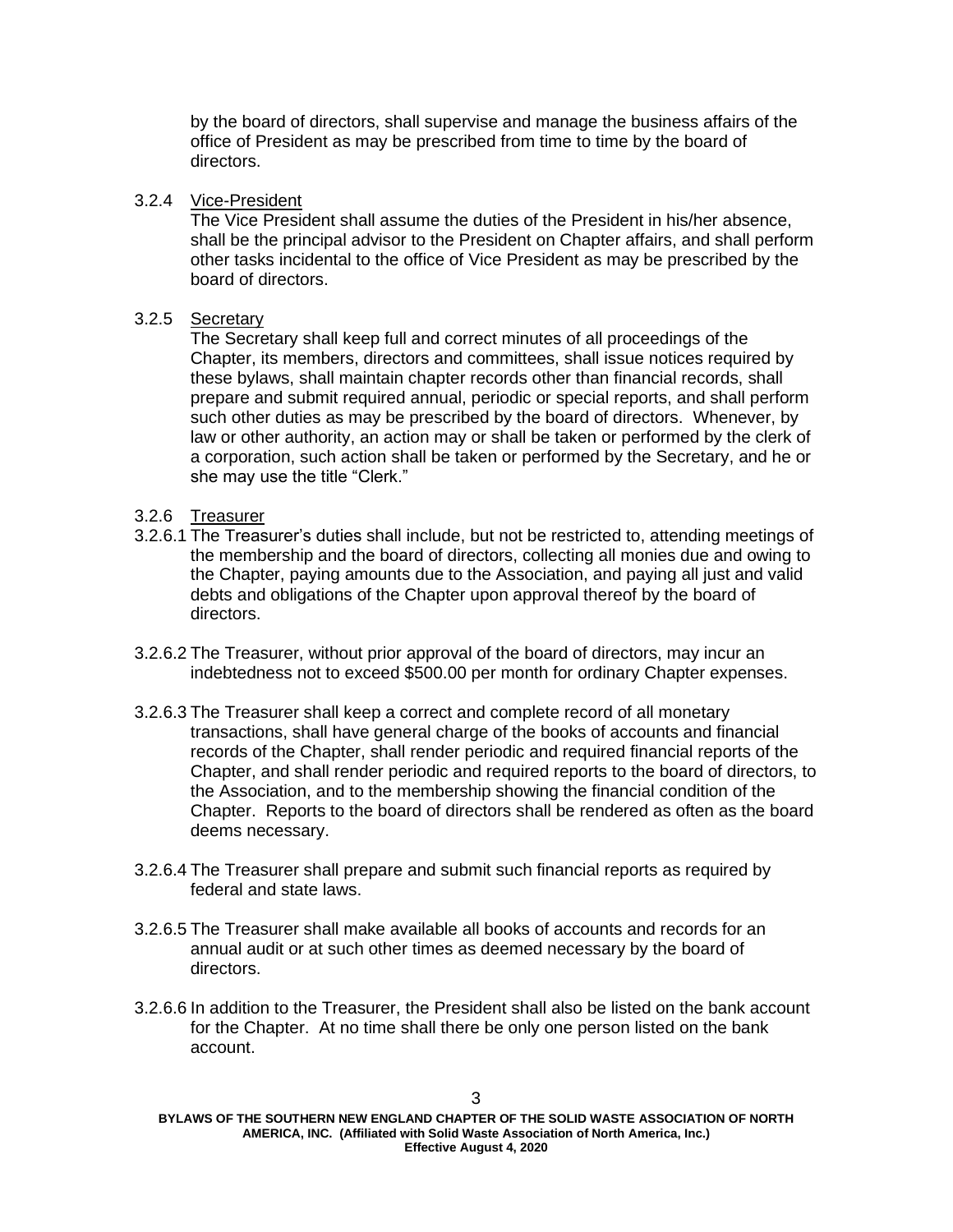## 3.2.7 Vacancies

The board of directors shall fill vacancies in any office, except that the Vice President shall succeed the President. Appointees shall hold office for the remaining portion of the former officer's term.

#### 3.3 Directors

#### 3.3.1 Number

The total number of elected Directors shall be twelve (12), including the President, Vice President, Treasurer, Secretary, Past President, and seven other directors.

#### 3.3.2 Qualification

All directors shall be members in good standing. Directors who represent the Chapter shall either reside in or have their work office in the jurisdiction which includes Massachusetts, Rhode Island and Connecticut.

## 3.3.3 Election

Except for the officers, who serve as directors ex officio, all directors shall be elected by vote of the membership as stated in Section 4.2 during every even year. (Example 2020, 2022, etc.)

#### 3.3.4 Term

The term of office of an elected director shall be **two years**. Terms shall run for successive Calendar Years following the election.

#### 3.3.5 Regional Memorandum of Understanding

Part of the Chapter's support for SWANA governance is expressed in a Memorandum of Understanding (MOU) by and among all SWANA chapters in this Region 8. All chapters have signed similar MOUs in their respective regions. The officers and directors are authorized and directed to assure the fulfillment of the MOU terms and conditions, and as they may be amended from time to time.

## 3.3.6 Vacancies

By a vote of two-thirds of its members, the Board may declare a vacancy within the Board or any office by reason of (a) two or more consecutive unjustified absences from board or Chapter meetings, (b) conviction of a criminal offense, or (c) conduct manifestly unethical or contrary to the best interests of the Chapter. All vacancies on the Board shall be filled by the affirmative vote of a majority of the remaining directors. A director so elected shall serve for the unexpired term of his/her predecessor.

#### 3.4 Advisory Board Delegate and Regional Director

The board shall designate one of its members to serve as Advisory Board Delegate on the Association Advisory Board. That designee may also serve as Regional Director if elected under the Region 8 MOU. The purpose of this position is to provide mechanisms for the expression of the Chapter's views and opinions and for the explanation to Chapter members of the Association's policies, actions and plans. The board may designate another board member to serve as alternate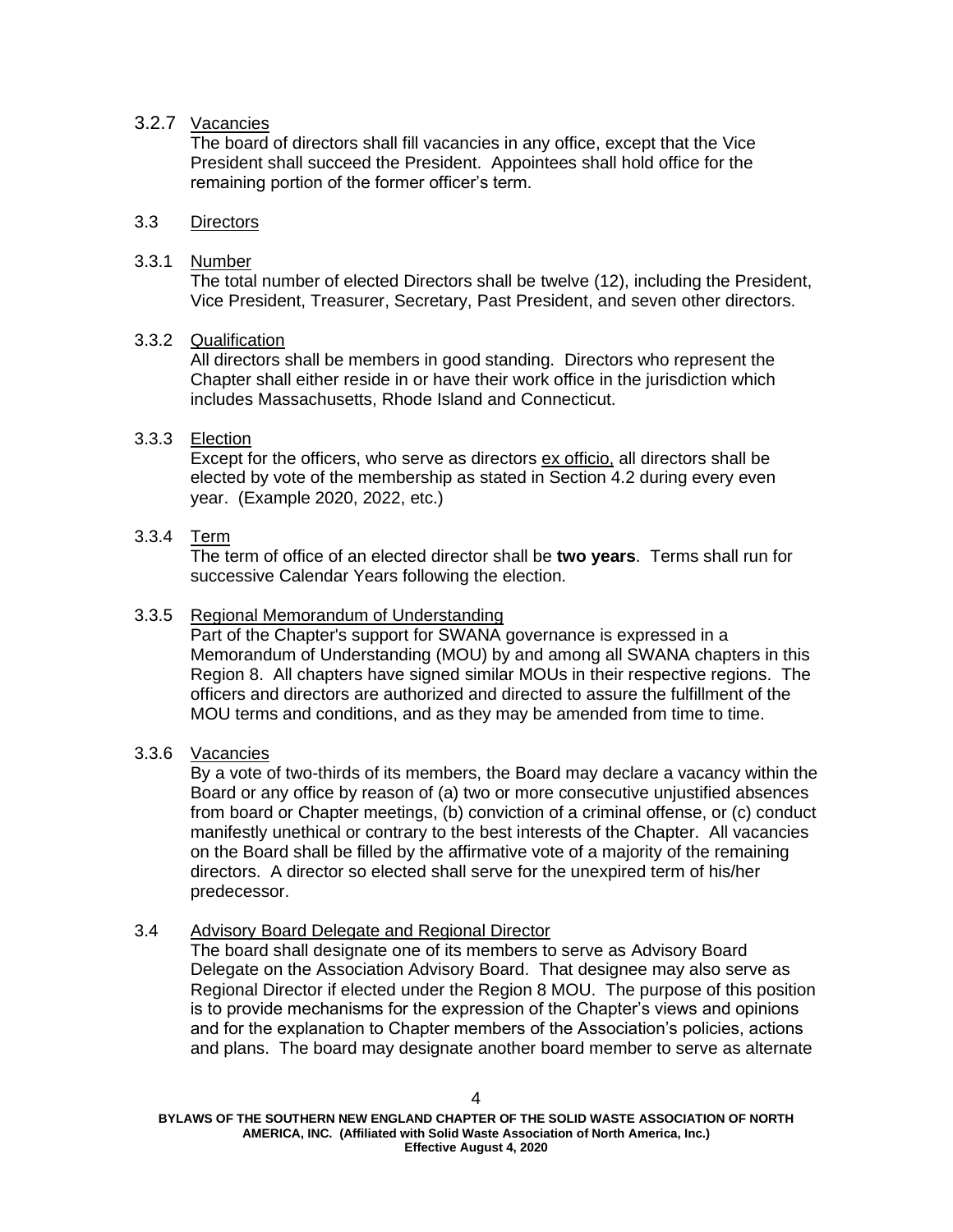Advisory Board Delegate. The Advisory Board Delegate shall have such rights and shall fulfill such responsibilities as set forth by the Association.

3.5 Committees

The following standing committees, which shall consist of at least three members, shall be nominated by the President and confirmed by a majority of the other members of the board: (a) Membership, (b) Programming, (c) Scholarship and (d) Audit. The President may appoint such other committees as necessary for conducting the business and affairs of the Chapter. All such committee appointments shall terminate at the end of the calendar year, unless otherwise specified by the President.

- 3.6 Removal of Officers and Directors.
- 3.6.1 For Cause. The Board may remove a director or an officer who has violated the standards of conduct applicable to such position, including malfeasance, misconduct, or other aggression against the organization. Removal shall be an affirmative vote of at least nine (9) members of the Board.
- 3.6.2 Without Cause. A director or an officer may be removed by an affirmative vote of eleven (11) members of the Board.

## **ARTICLE IV**

## **Elections**

4.1 Qualifications

Officers and directors of the Chapter shall be elected from members in good standing. No person may serve simultaneously as President and Vice President or as President and Secretary.

## 4.2 Election of Officers

The President, Vice President, Secretary and Treasurer shall be elected by majority vote of the members present in person or by proxy at the last membership meeting of the calendar year, which shall be the annual business meeting of the Chapter. All officers shall serve until their respective successors have been duly elected and qualified.

## 4.3 Election of Directors

Directors shall be elected by majority vote of the members present in person or by proxy at the Annual Business meeting of the Chapter. All Directors shall serve until their respective successors have been duly elected and qualified.

## 4.4 Succession in office

Except for the secretary and the treasurer, no officer may serve more than two consecutive terms in office A former officer shall be eligible for a position on the Board of Directors upon the expiration of his/her term as an officer and may serve again as an officer for a term or terms commencing at least two years after the end

**BYLAWS OF THE SOUTHERN NEW ENGLAND CHAPTER OF THE SOLID WASTE ASSOCIATION OF NORTH AMERICA, INC. (Affiliated with Solid Waste Association of North America, Inc.) Effective August 4, 2020**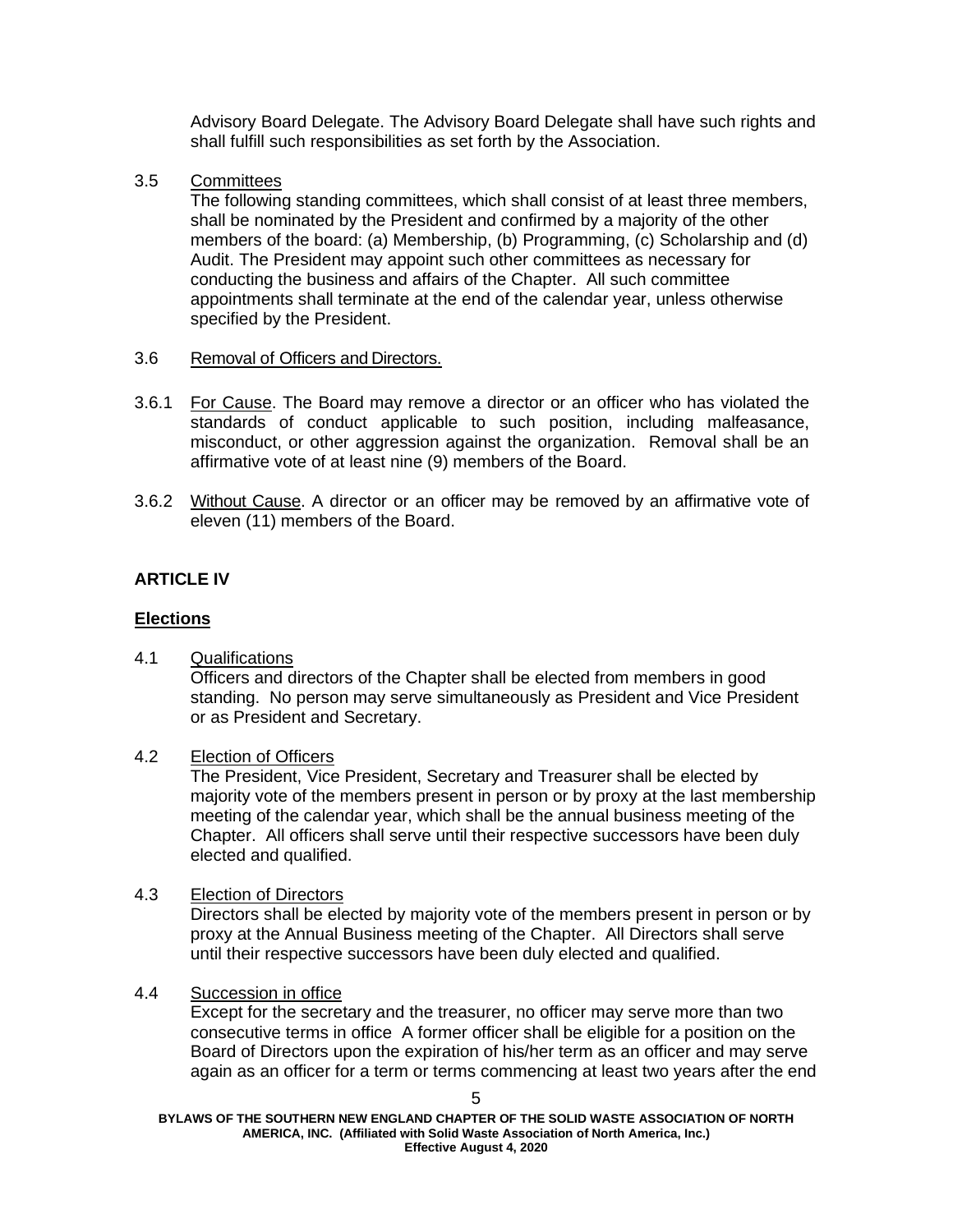of his/her term as an officer. An appointed officer may serve for two elected terms beyond the term they were appointed for.

4.5 Nominations

The President shall appoint two members in good standing to serve on a committee for the purpose of nominating officers and/or directors. This Nominating Committee shall submit its recommendations to the Board of Directors in advance of the annual business meeting of the Chapter. Nominations shall be allowed from the floor at the Annual Business meeting. Notice of nomination by the Nomination Committee shall be made known to the membership of the Chapter sixty (60) days in advance of the Annual Business meeting.

#### 4.6 Elections

Elections as set forth in these by-laws shall occur as stated in Section 4.2 during every even year. (Example 2020, 2022, etc.)

## **ARTICLE V**

#### **Meetings of Members**

5.1 Annual Meeting

An Annual Meeting of the members shall be held each calendar year at such time and place as the Board of Directors shall determine by resolution, unless extenuating circumstances require a change, which shall be approved by the Board of Directors. Further, said Annual Meeting may be conducted remotely via the internet if an in-person meeting is not feasible because of weather, natural disaster, pandemics, order of Local, State or Federal officials prohibiting gathering, or other valid reason.

#### 5.2 Meetings of Chapter

- 5.2.1 Meetings of the Board of Directors shall be held at such time and place as is determined by the Officers, but in no event less frequently than four (4) times per year. This meeting can be held either in person or via tele-conference to conduct routine normal business of the Chapter. Any action that is typically taken at a Directors meeting may, however, be taken without a meeting by consent in writing electronically or otherwise, setting forth the action taken, is signed by a majority of the Directors. Such action shall be recognized in the minutes of the following Directors meeting. Notice of a meeting need not be given to any Director if he/she, before or after the meeting, signs a waiver of notice, which is filed with the records of the meeting.
- 5.2.2 Meetings of the Chapter shall be held at such time and place as is determined by the Board of Directors, but in no event less frequently than two (2) times each year, inclusive of the Annual Meeting. The Board of Directors for sufficient cause and with notice to the members may cancel any previously scheduled and announced meeting. Further, said meetings may be conducted remotely via the internet if an in-person meeting is not feasible because of weather, natural

**BYLAWS OF THE SOUTHERN NEW ENGLAND CHAPTER OF THE SOLID WASTE ASSOCIATION OF NORTH AMERICA, INC. (Affiliated with Solid Waste Association of North America, Inc.) Effective August 4, 2020**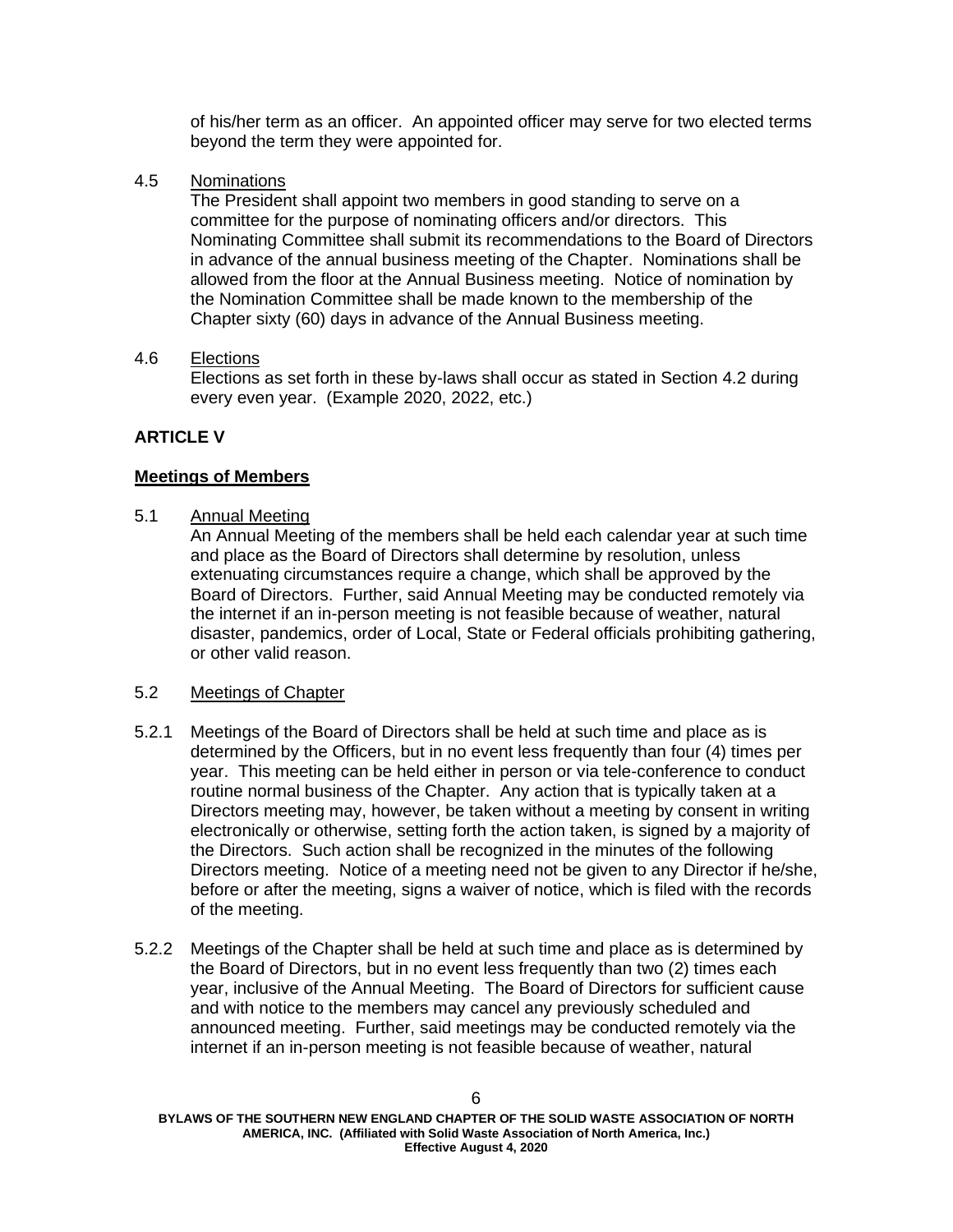disaster, pandemics, order of the Governor prohibiting gathering, or other valid reason.

5.3 Special Meetings

Special meetings of the members may be called by the President, by a majority of the Board of Directors, or by ten (10) percent of the Chapter members in good standing. Request for a Special meeting shall be in writing, either electronically or other means, and delivered to the Secretary. Upon receipt of such call for a special meeting, the Secretary shall cause notice of the special meeting to be given as hereinafter provided.

#### 5.4 Notice of Meetings

Written notice of a meeting shall be given by the President or Secretary via email, chapter website, or other electronic means to each member who is entitled to vote at such meeting, based on records available at the time of such notice. Such notice shall state the place, date and time of the meeting and:

- a) In the case of a Board meeting, notice shall be given no less than five (5) days prior to the meeting and include those matters which the Board, at the time the notice is given, intends to present for action by the Board; or
- b) In the case of a Special meeting, notice shall be given no less than thirty (30) days prior to the meeting and include the general nature of the business to be transacted with no other business allowed to be transacted; or
- c) In the case of the Chapter meetings, notice shall be given no less than thirty (30) days prior to the meeting.
- d) In the case of the Annual Meeting where elections shall occur, notice shall be given no less than sixty (60) days prior to the meeting and shall include the names of all individuals recommended by the Nominating committee for the Board of Directors.

## 5.5 Quorum

- 5.5.1 Board of Director meetings A majority number of directors fixed under these bylaws shall constitute a quorum for the transaction of business. All questions, except the removal of a director from office, shall be decided by majority vote of Directors present at a meeting at which a quorum exists. If less than a quorum is present, the majority of those present may adjourn the meeting to a specific date, time and place, and the Secretary shall notify the absent members of such adjourned meeting.
- 5.6 Proxies

A member may vote in person or by proxy. All proxies shall be in writing, signed by the member, dated and delivered to the Secretary prior to the meeting. No proxy shall be valid if it is dated more than six months before the meeting designated therein, and no proxy shall be valid after final adjournment of such meeting.

**BYLAWS OF THE SOUTHERN NEW ENGLAND CHAPTER OF THE SOLID WASTE ASSOCIATION OF NORTH AMERICA, INC. (Affiliated with Solid Waste Association of North America, Inc.) Effective August 4, 2020**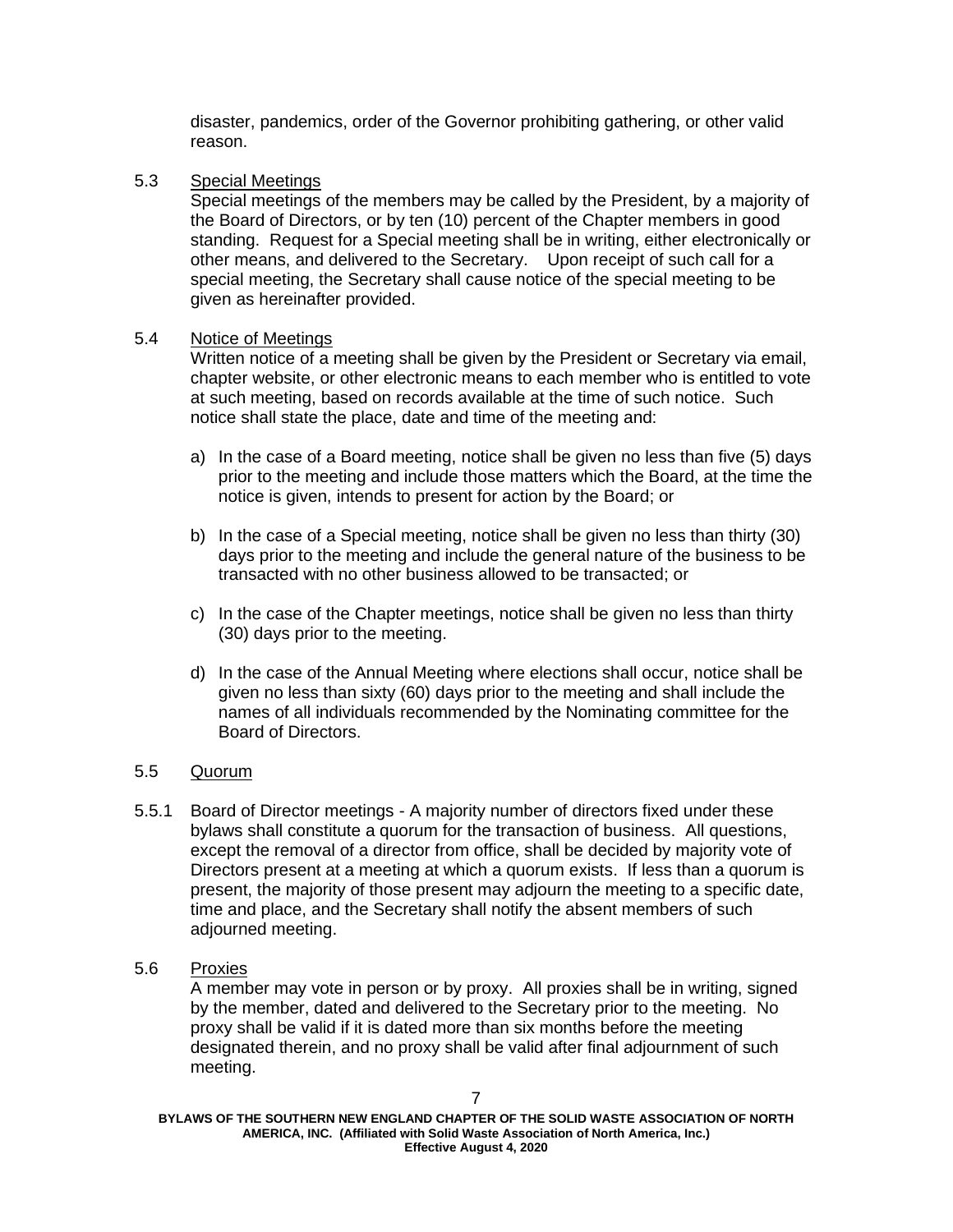### 5.7 Electronic Voting

Electronic votes are acceptable as directed by the President. Board members may respond to electronic polls as coordinated by the President. Vote decisions shall carry by quorum of the Bboard.

## **ARTICLE VI**

#### **Indemnification**

- 6.1 The Chapter shall indemnify and hold harmless any person who shall be a director or officer of the Chapter from and against any and all actions, claims, lawsuits, and demands, including reasonable attorneys' fees and expenses defending the same, which might arise or be asserted against such person in connection with Chapter business. However, such officer or director shall not be relieved from any liability to the Chapter imposed by law, including liability for fraud, bad faith or willful neglect.
- 6.2 Any indemnification shall be made by the Chapter only as authorized in each specific case by the board of directors upon a determination that indemnification is proper. Requests for indemnification shall be made in writing to the board of directors within 30 days after the earlier of the following: (a) commencement of any action, suit or proceeding; or (b) circumstances providing good reason to anticipate commencement of an action, suit or proceeding.

## **ARTICLE VII**

## **Amendments**

7.1 Upon due notice to members, these bylaws may be amended upon the affirmative vote of a majority of the membership.

## **ARTICLE VIII**

#### **Conformity**

8.1 Chapter operations and activities shall conform to state and federal law, these bylaws, the SWANA Bylaws and the Association Policy Manual.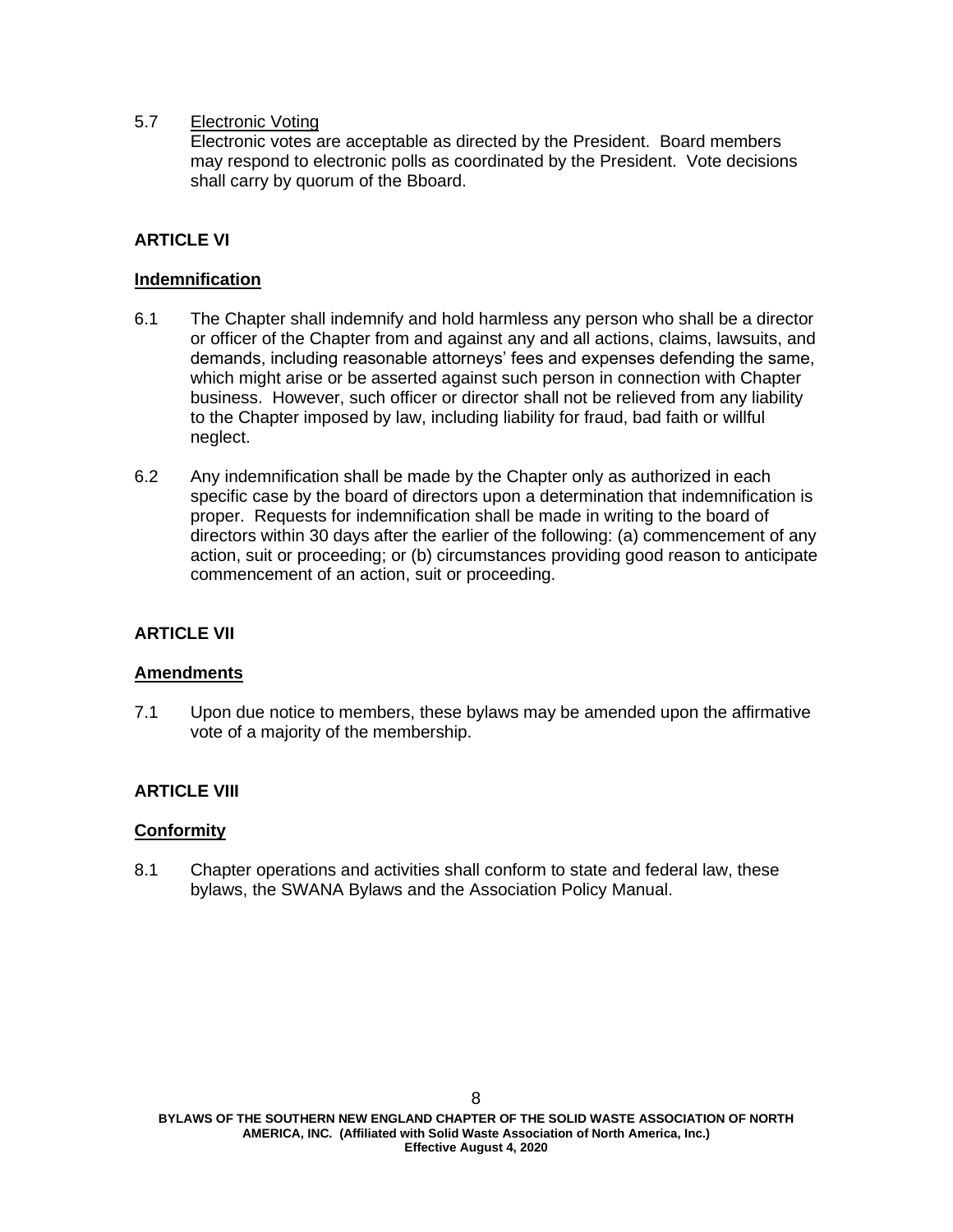#### BYLAWS

#### OF

# **SOLID WASTE ASSOCIATION OF NORTH AMERICA, INC.**

#### WITH AMENDMENTS APPROVED THROUGH DECEMBER 2018

#### **SECTION 2 Membership**

Any individual who joins the Association in any membership class shall receive all membership rights at Association or Chapter functions and activities, regardless of residence. Members attending functions or activities sponsored by a Chapter other than their own have no right to vote or otherwise participate in such Chapter's business and financial matters.

A member who works or resides in a geographical area served by a Chapter shall be affiliated with such Chapter unless the member elects affiliation with a different Chapter. A member not working or residing in a Chapter area shall be an at-large member unless the member designates a Chapter for affiliation. The Association shall have the following classes of members:

- 2.1 Public Sector Member. A Public Sector Member shall be any individual:
	- (a) who is employed by a public agency or a non-profit or tax-exempt organization responsible for
		- (1) education in solid waste management or a related field, or
		- (2) planning, developing, implementing, regulating or operating solid waste management systems; and
	- (b) whose interests coincide with the objectivesof the Association.
- 2.2 Private Sector Member. A Private Sector M ember shall be:
	- (a)(l) a self-employed individual working in solid waste management or a related field, or
	- (a)(2) an employee of afor-profit organization that furnishes goods or services forthe planning, development, implementation oroperation of solidwastemanagement systems; and
	- (b) whose interests coincide with the objectives of the Association.